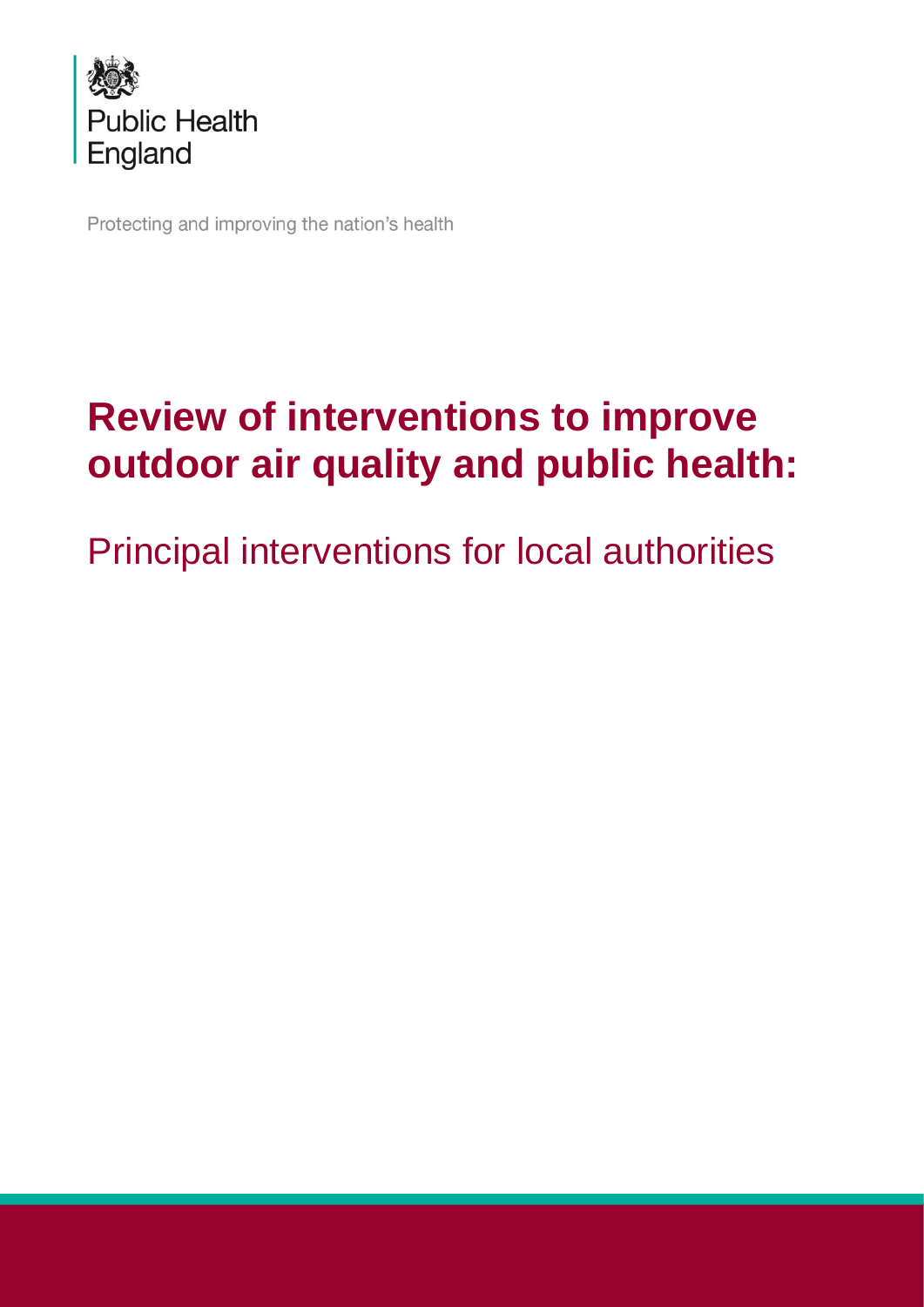# About Public Health England

Public Health England exists to protect and improve the nation's health and wellbeing, and reduce health inequalities. We do this through world-leading science, research, knowledge and intelligence, advocacy, partnerships and the delivery of specialist public health services. We are an executive agency of the Department of Health and Social Care, and a distinct delivery organisation with operational autonomy. We provide government, local government, the NHS, Parliament, industry and the public with evidence-based professional, scientific and delivery expertise and support.

Public Health England Wellington House 133-155 Waterloo Road London SE1 8UG Tel: 020 7654 8000 [www.gov.uk/phe](http://www.gov.uk/phe) Twitter: [@PHE\\_uk](https://twitter.com/PHE_uk) Facebook: [www.facebook.com/PublicHealthEngland](http://www.facebook.com/PublicHealthEngland)

Prepared by: James Isaac For queries relating to this document, please contact: [AQreview@phe.gov.uk](mailto:AQreview@phe.gov.uk)



© Crown copyright 2020

You may re-use this information (excluding logos) free of charge in any format or medium, under the terms of the Open Government Licence v3.0. To view this licence, visit [OGL.](https://www.nationalarchives.gov.uk/doc/open-government-licence/version/3/) Where we have identified any third party copyright information you will need to obtain permission from the copyright holders concerned.

Published June 2020 PHE publications **PHE** supports the UN



gateway number: GW-1335 Sustainable Development Goals

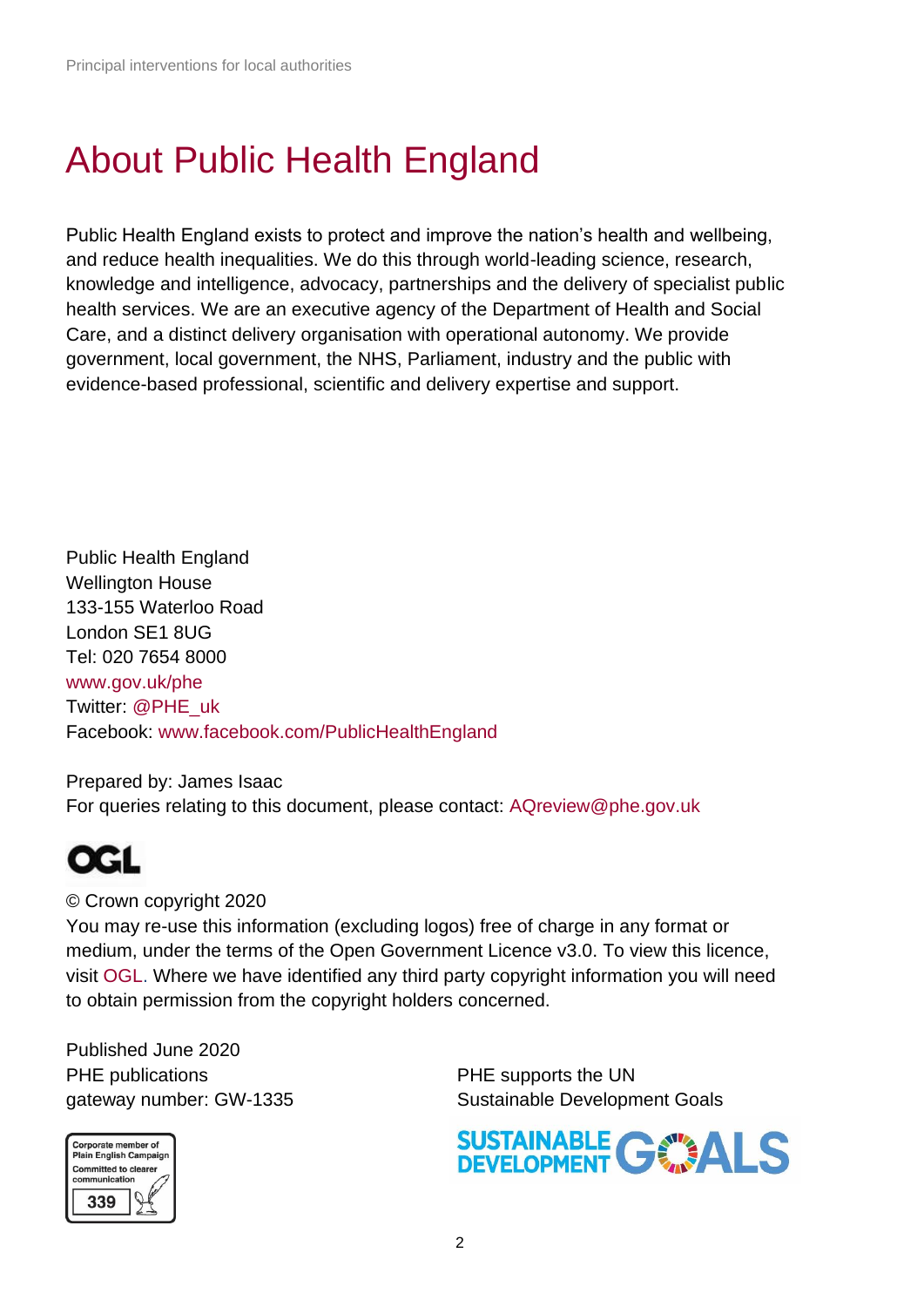## **Contents**

| Introduction                             | 4               |
|------------------------------------------|-----------------|
| General approach                         | 5               |
| Vehicle/fuel interventions               | 6               |
| Planning/structural design interventions | 8               |
| Industrial interventions                 | 10              |
| Agricultural interventions               | 12 <sup>2</sup> |
| <b>Behavioural interventions</b>         | 14              |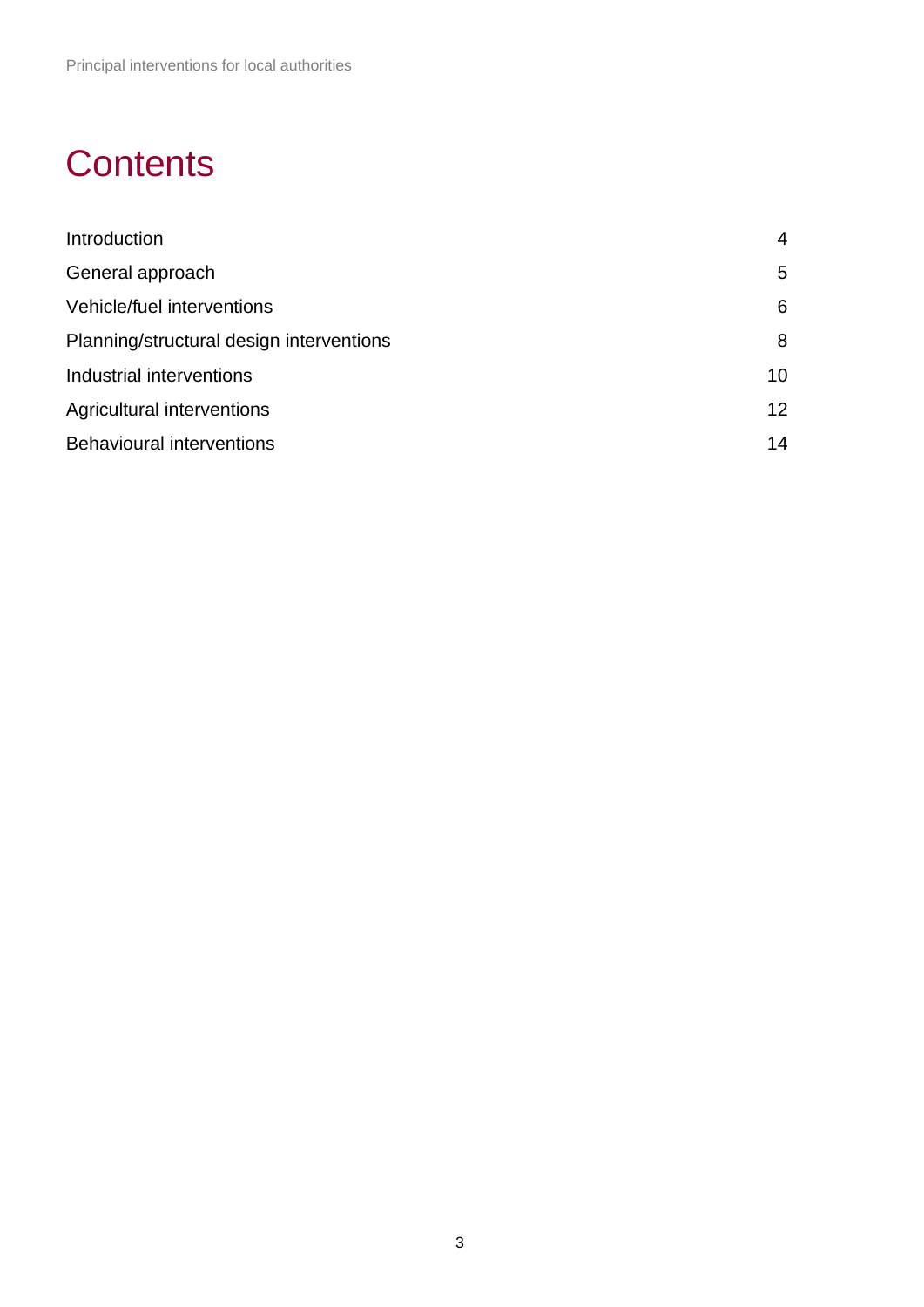### <span id="page-3-0"></span>Introduction

Public Health England published [Review of interventions to improve outdoor air quality](https://www.gov.uk/government/publications/improving-outdoor-air-quality-and-health-review-of-interventions)  [and public health](https://www.gov.uk/government/publications/improving-outdoor-air-quality-and-health-review-of-interventions) in March 2019. The review provides local practitioners and policymakers with an indication of the broad range of available interventions across 5 focal areas: vehicles and fuels, spatial planning, industry, agriculture, and people's behaviour. It outlines principles for strategies and the future design and evaluation of interventions.

There is some strong evidence that interventions in each of the 5 areas (vehicles and fuels, spatial planning, industry, agriculture, and people's behaviour) can reduce emissions of harmful pollutants. Few studies directly examine the effects of these interventions on environmental concentrations or the resulting health outcomes. The health benefits of interventions must therefore be inferred from the reductions in emissions. This is a reasonable assumption, given the strength of evidence supporting the links between individual pollutants and their health impacts.

In each of the 5 areas, targeted evidence reviews were performed as part of the rapid evidence assessments. These are described in [Annexes A2](https://app.box.com/s/kt5m8gugipky7lif3xyskjjwf3o5s1m6) to A6 of the review document.

This document is a supplement to the review. It is based on the findings of the review and summarises the general approach recommended for applying air quality interventions and the principal interventions that are available to practitioners and policy-makers when taking action on air quality.

Further guidance on choosing and implementing interventions is addressed in the supplementary document Review of interventions to improve outdoor air quality and public health: A guide to using the review to help choose or plan interventions.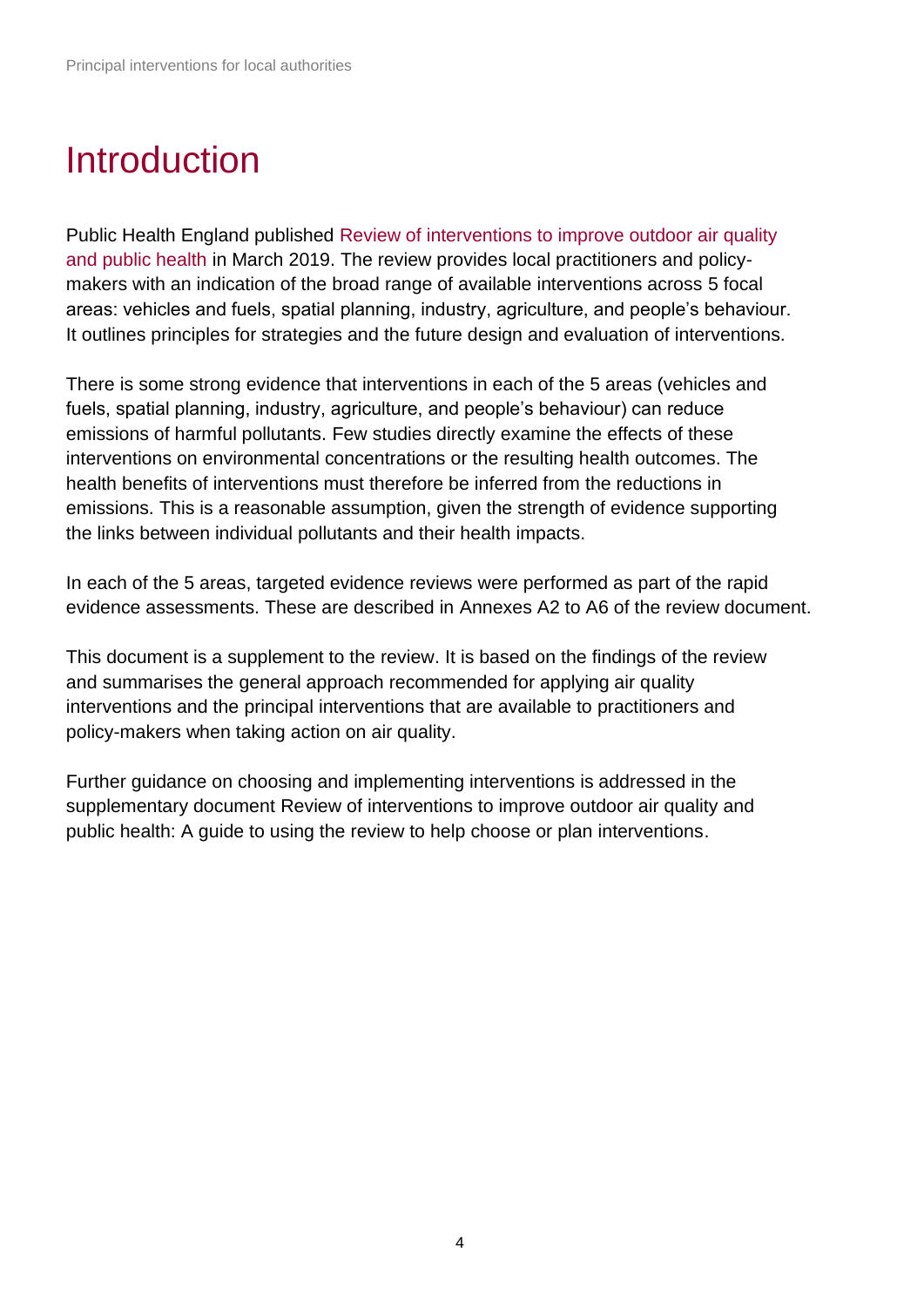# <span id="page-4-0"></span>General approach

#### 1. Hierarchy approach:

It is recommended that measures aimed at preventing or reducing pollution (emission reduction) activities are prioritised over those that reduce air pollution once it has occurred (concentration reduction) or rely on avoiding existing pollution (exposure reduction) (see Figure 1).

#### **Figure 1. Illustrated air pollution hierarchy**



### 2. Adoption of a 'net health gain' principle in any new policy or work programme which affects air pollution.

If this is adopted, then any new development or proposal for change to existing developments will intend to deliver an overall benefit to people's public health. In effect this means that any new development should be clean by design. For example, housing and other community developments that are currently underway would be well designed to reduce pollution, support walking, cycling and clean public transport, as well as providing charging points for future ultra-low emission vehicles.

#### 3. Systematically evaluating all interventions.

Evaluation should be embedded in the design and costing of all future interventions, from their outset, to systematically gather evidence to inform best practice in the future.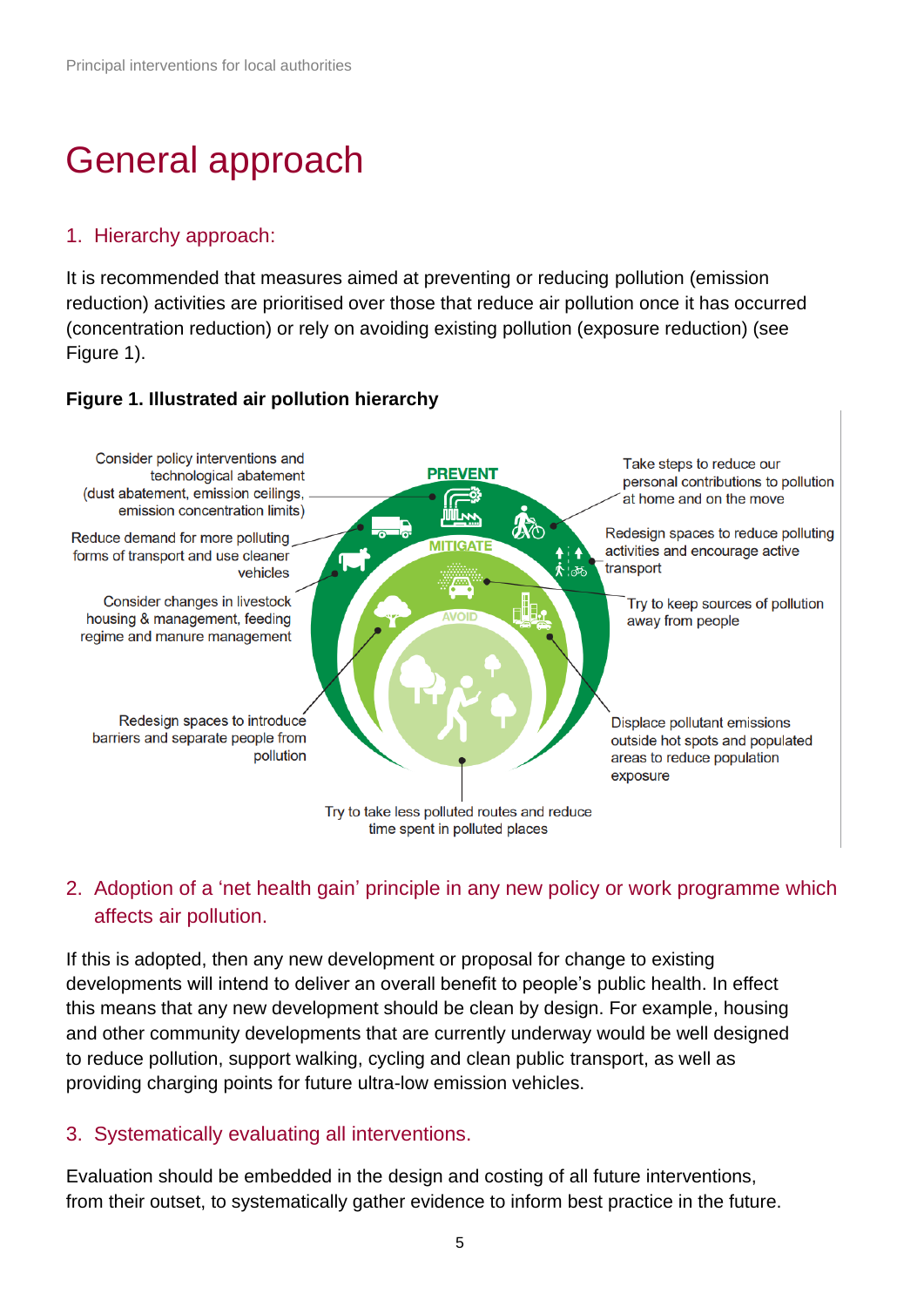# <span id="page-5-0"></span>Vehicle/fuel interventions

### (see [page 50](https://assets.publishing.service.gov.uk/government/uploads/system/uploads/attachment_data/file/795185/Review_of_interventions_to_improve_air_quality.pdf#page=50) of the original review<sup>1</sup>)

The main findings are summarised below.

Air quality within urban areas is likely to be improved by any intervention that promotes the uptake of low and zero-exhaust emission vehicles, particularly electric vehicles. There is a lack of evidence of the generation and health impact of non-exhaust particulate matter (PM) emissions, which remain a potential issue.

The effectiveness of Low Emission Zones (LEZ) can be improved if combined with the newer emission standards of road vehicles (Euro 6).

Traffic management interventions, such as road pricing and access restrictions, have the potential to improve air quality and encourage the public to consider travel behaviour change and active travel options.

Active travel interventions on a limited scale do not generally improve air quality significantly, but the added physical exercise benefit makes them very effective for improving public health outcomes.

In general, road transport interventions need to be combined to achieve a greater impact, as most existing measures on their own may only generate a small reduction in road vehicle emissions.

In the aviation sector, effective actions identified include the electrification of Ground Support Equipment, reduction in Auxiliary Power Units, pushback control, take-off thrust reduction and alternative aviation jet fuels.

In the maritime sector, few evaluated interventions were identified but regulation of the sulphur content in marine fuels can lead to sulphur dioxide emission reduction, and fuelbased interventions have the potential to reduce other pollutants.

In the rail sector, the introduction of bi-mode trains (that is, diesel/electric hybrid) and the electrification of the fleet would be effective measures at reducing emissions, but cost and operational limitations are potential barriers to electrification of the rail network.

<sup>1</sup> *[Review of interventions to improve outdoor air quality and public health](https://www.gov.uk/government/publications/improving-outdoor-air-quality-and-health-review-of-interventions)*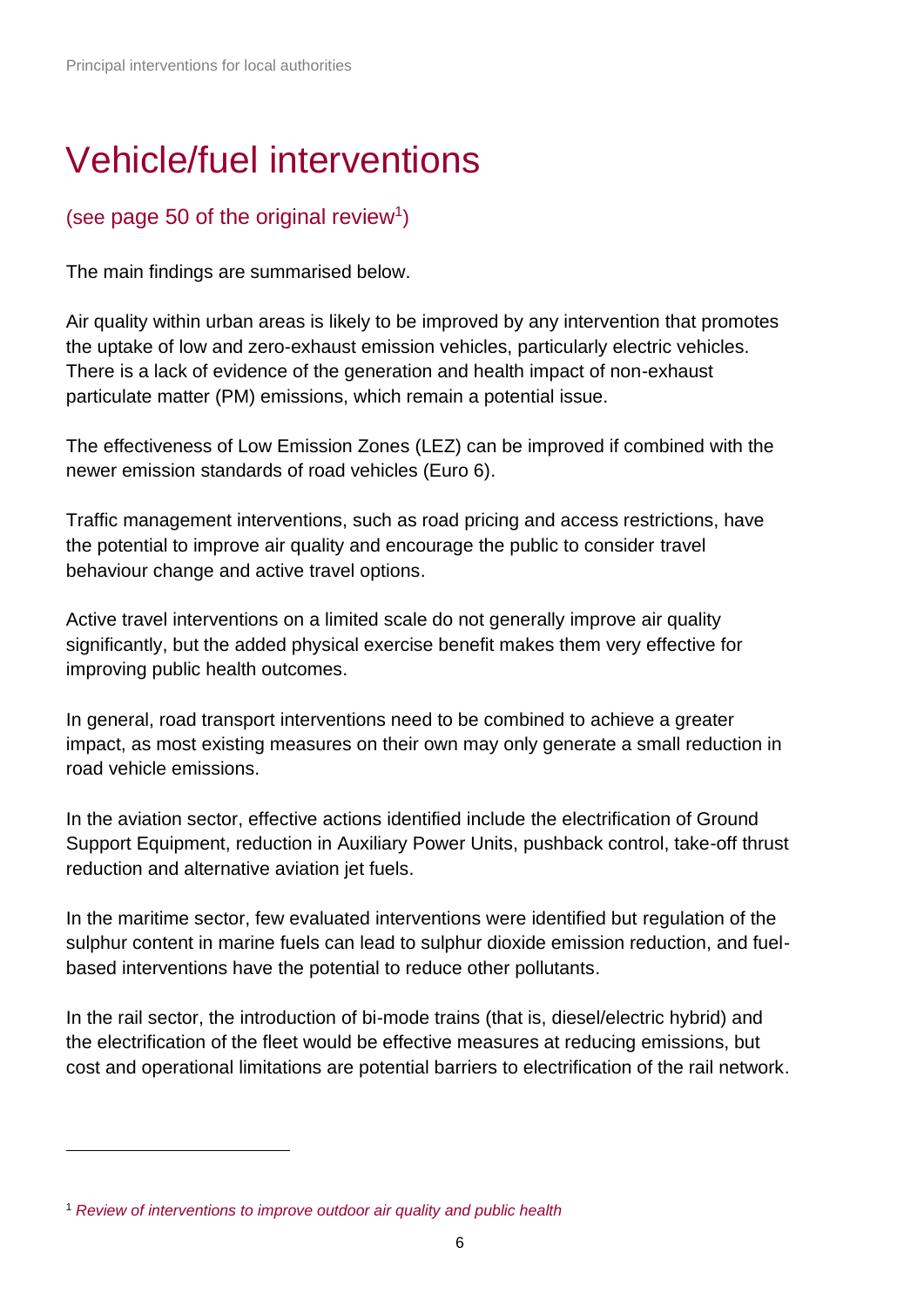### Promising transport interventions [\(page 184\)](https://assets.publishing.service.gov.uk/government/uploads/system/uploads/attachment_data/file/795185/Review_of_interventions_to_improve_air_quality.pdf#page=184)

The evidence suggests that the greatest impact on reducing emissions from road transport and improvement in public health outcomes is from the co-implementation of a package of policy measures (transport and non-transport related interventions) designed according to the local area's requirements. For example, a low emission zone can be co-implemented with appropriate retrofit or scrappage schemes (though noting cost and potential misuse of the schemes as potential barriers) to meet vehicle emission compliance, as well as with actions investing in and promoting active travel and public transport. The interventions within the transport domain, assessed to have a higher potential to deliver overall health benefits, are presented in Figure 2.

#### **Figure 2. Selected transport interventions' evaluated public health impact**

[\(The method use for evaluating interventions is detailed in annex](https://app.box.com/s/kt5m8gugipky7lif3xyskjjwf3o5s1m6/file/415286781138) A8 of the review document).

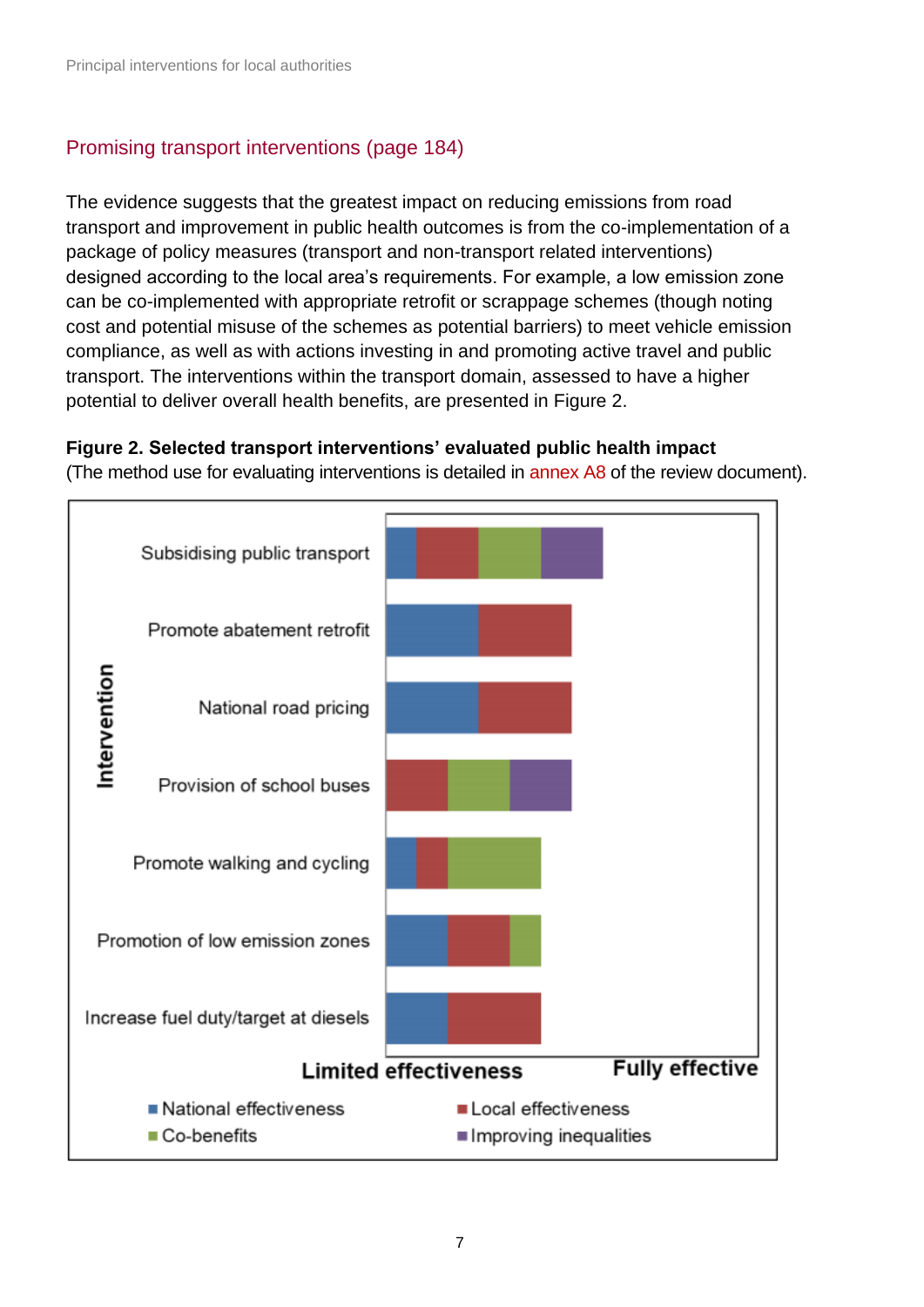## <span id="page-7-0"></span>Planning/structural design interventions

### [\(page 71\)](https://assets.publishing.service.gov.uk/government/uploads/system/uploads/attachment_data/file/795185/Review_of_interventions_to_improve_air_quality.pdf#page=71)

The main findings are summarised below.

The interventions with the highest potential to be effective both at national but mainly at local level are related to traffic. Driving restrictions produced the largest and most consistent reductions in air pollution levels.

For all the interventions assessed, the effectiveness strength was low, and the uncertainty range was high, with only 1 exception: driving restrictions. However, the paucity of evidence of effectiveness should not be confused with or assumed to be evidence of ineffectiveness.

Measures, such as LEZ and road pricing, produced reductions in traffic, but not necessarily great improvements in air quality, perhaps due to localisation of emissions, for example by displacement. LEZ are potentially effective at reducing air pollutant levels (more effective for particulate matter, PM10 than for nitrogen dioxide, NO2) in cities<sup>2</sup>. They are expected to work better for NO2, if combined with interventions that incentivise the use of Euro 6 standards for both heavy and light duty vehicles.

Potential to improve air quality and public health outcomes is associated with the coimplementation of a mix of various measures that provide/improve green and active travel infrastructure, prioritise road safety, provide public transport and discourage travel in private cars, together with policies focussing on reducing the emissions of vehicles.

Green infrastructure is potentially effective not only to improve air quality related public health outcomes, but also to improve health inequalities in urban areas and promote health and well-being. Green infrastructure has also the potential to impact positively on urban heat islands and reduce the negative impacts of flooding.

For speed limitations (traffic calming measures) and encouraging active transport, the public health 'co-benefits' are larger than benefits associated with reduction of exposure to air pollution alone, as speed limitations are associated with a reduced risk of pedestrian injury and traffic collisions, and increased physical activity is associated with multiple public health benefits (improved cardiovascular outcomes and improved weight status among children, adults and older adults).

<sup>2</sup> Ferreira F, Gomes P, Tente H, Carvalho AC, Pereira P, Monjardino J. Air quality improvements following implementation of Lisbon's Low Emission Zone. Atmos Environ. 2015;122:373-81.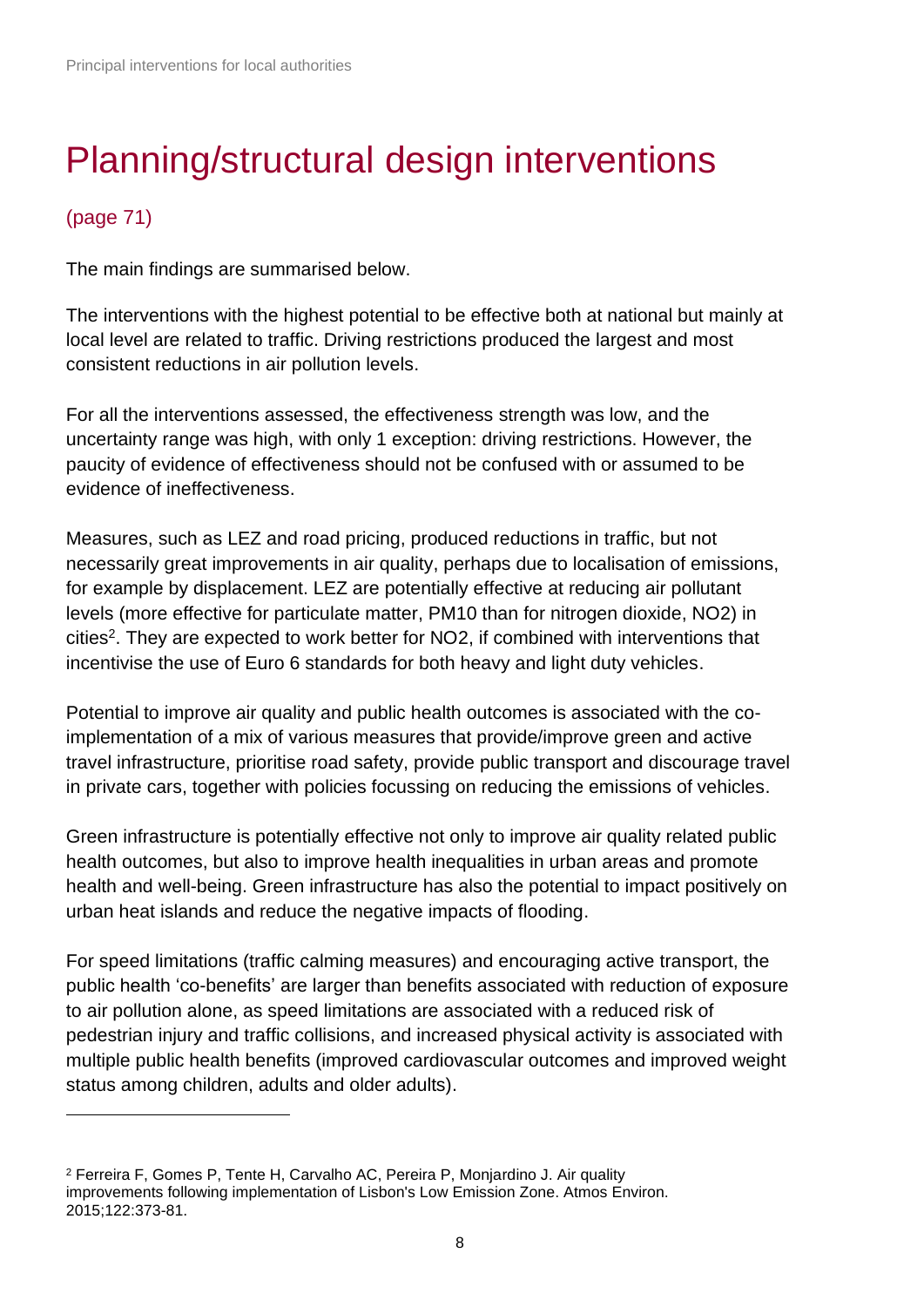#### Promising planning interventions [\(page 190\)](https://assets.publishing.service.gov.uk/government/uploads/system/uploads/attachment_data/file/795185/Review_of_interventions_to_improve_air_quality.pdf#page=190)

The planning interventions determined to be the most effective in terms of their impact on health locally and nationally were complementary to the transport domain interventions above (for example, co-implementation of various measures, driving restrictions and road pricing/congestion charges). Co-benefits associated with greening infrastructure include social, environmental, ecological and hydrological aspects. They include mitigation of the urban heat island effect, carbon sequestration, and enhancement of mental health, well-being, social cohesion and possibly encouragement of physical activity. The interventions within the planning domain, assessed to have a higher potential to deliver overall health benefits, are presented in Figure 3.

#### **Figure 3. Selected planning interventions' evaluated public health impact**

[\(The method use for evaluating interventions is detailed in annex](https://app.box.com/s/kt5m8gugipky7lif3xyskjjwf3o5s1m6/file/415286781138) A8 of the review document).

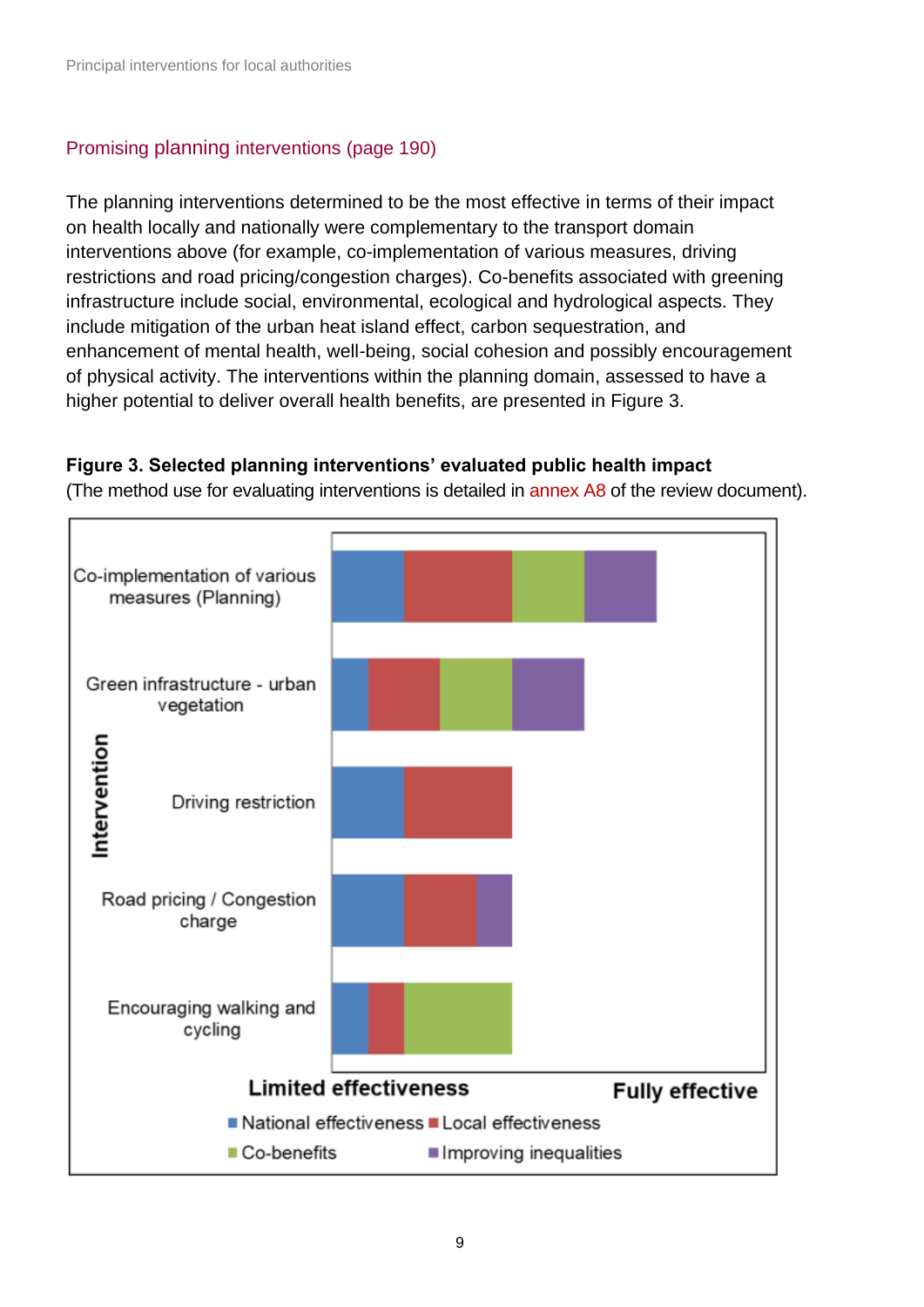## <span id="page-9-0"></span>Industrial interventions

### [\(page 86\)](https://assets.publishing.service.gov.uk/government/uploads/system/uploads/attachment_data/file/795185/Review_of_interventions_to_improve_air_quality.pdf#page=86)

The main findings are summarised below.

There is a clear distinction between policy-level interventions that set overarching targets and have the potential to widely reduce industrial air pollutants, and technological interventions implemented at the individual installation level (to meet policy-level intervention targets) that have potential benefits for local air quality and national air quality if implemented at scale.

The evidence mainly related to evaluations of interventions' effects on emissions (sources), from which consequent benefits to air quality and health are inferred. Few interventions directly evaluated effects on environmental concentrations, and fewer still directly evaluated health outcomes. Therefore, more evidence is needed to identify the links between specific interventions, air quality and improved health outcomes.

For some aspects of interventions, little or no evidence was found. For example, there was little evidence of industrial interventions' effects on health inequalities or of co-benefits.

For technological interventions, each had a range of potential cost: benefit ratios, which could be estimated using [Defra's established damage costs methodology.](https://www.gov.uk/guidance/air-quality-economic-analysis)

For policy interventions to be effective, appropriate proven technological interventions need to be available for implementation.

#### Promising industrial and regulatory interventions [\(page 196\)](https://assets.publishing.service.gov.uk/government/uploads/system/uploads/attachment_data/file/795185/Review_of_interventions_to_improve_air_quality.pdf#page=196)

A shift in emphasis from compliance with nationally set limit values is required. The benefits to public health of improved air quality occur even when ambient air pollutants are reduced below air quality standards. Approaches that account for changes in populationlevel exposure rather than changes in emissions is desirable. This would embed the principle that efforts to reduce exposure by smaller amounts may be justified if larger numbers of people are benefited. The interventions within the industrial domain, assessed to have a higher potential to deliver overall health benefits, are presented in Figure 4.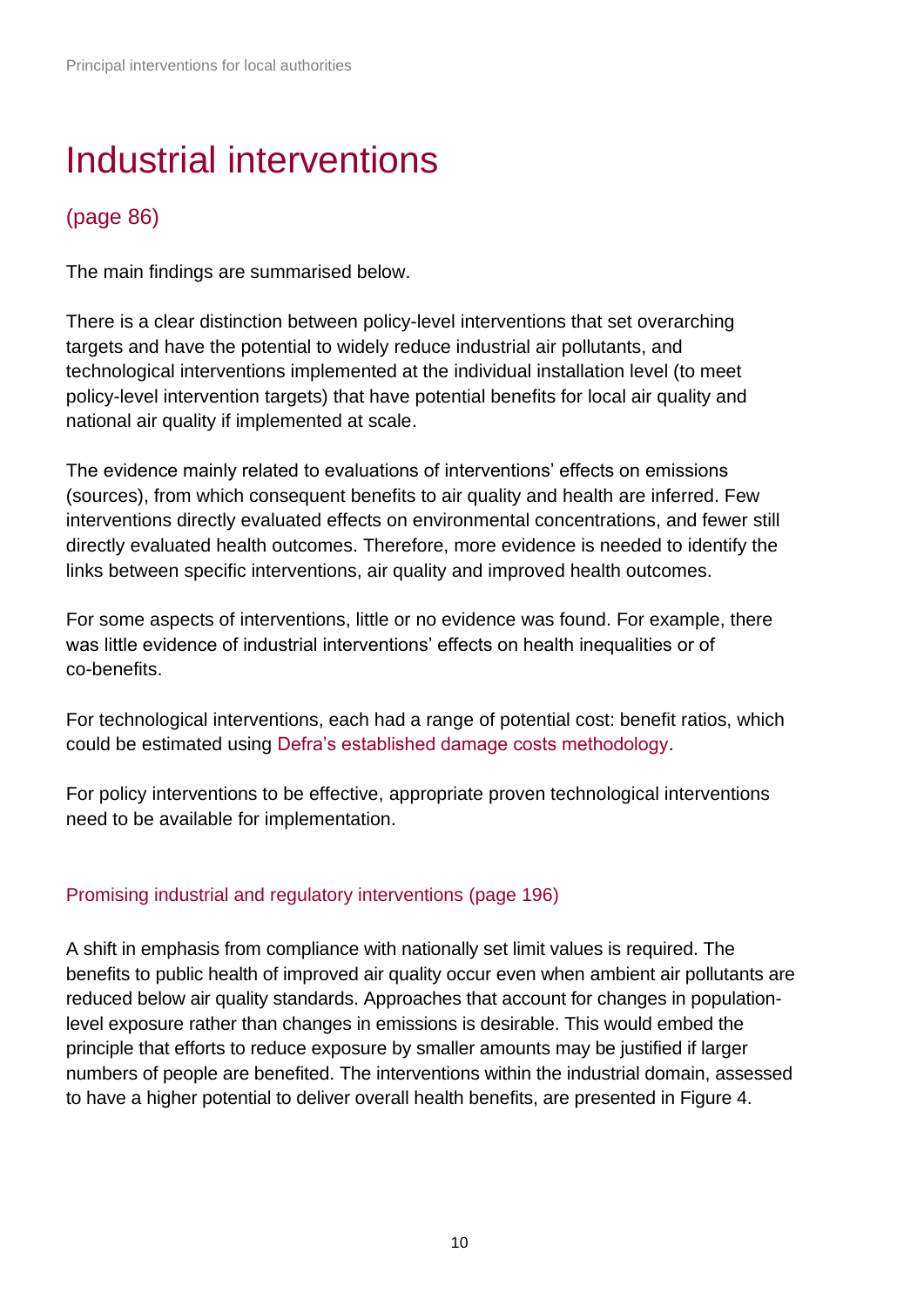**Figure 4. Selected industrial and regulatory interventions' evaluated public health impact** (NOx: nitrogen oxides (nitric oxide, NO and nitrogen dioxide, NO2). BAT: Best Available Techniques). [\(The method use for evaluating interventions is detailed in](https://app.box.com/s/kt5m8gugipky7lif3xyskjjwf3o5s1m6/file/415286781138) annex A8 of the review document).

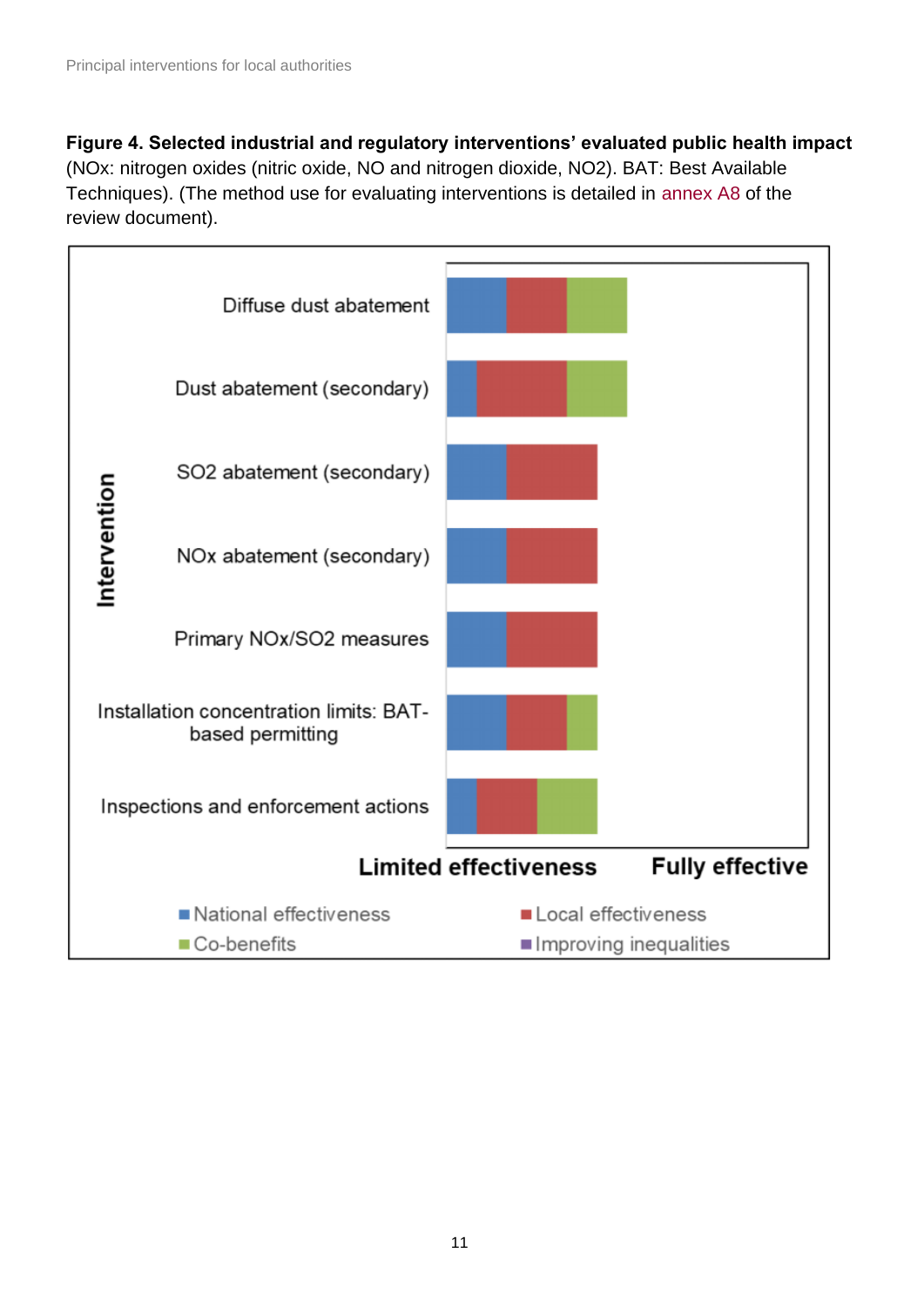# <span id="page-11-0"></span>Agricultural interventions

### [\(page 101\)](https://assets.publishing.service.gov.uk/government/uploads/system/uploads/attachment_data/file/795185/Review_of_interventions_to_improve_air_quality.pdf#page=101)

The main findings are summarised below.

Several promising opportunities for reducing ammonia (NH3) emissions at farm-level were identified:

- urease inhibitors and slow-release nitrogen (N) fertilisers
- slurry acidification
- low NH3 emission storage and spreading
- air filtration systems
- low protein feeding

The impact of such interventions, however, will depend on the extent of uptake on farms as current mitigation strategies rely on voluntary uptake. Understanding the current level of uptake of mitigation measures will be necessary for monitoring progress in reducing emissions against emission targets.

It was not possible to evaluate the interventions' potential impact at a national scale. This was primarily because limited information was available on the existing uptake of these measures.

A combination of regulations, incentives, and awareness-raising measures will be needed to overcome the barriers to widespread adoption.

No studies evaluated the health and cost impacts related to these interventions. We are therefore unable to advise on which intervention has the highest health and economic impact – this is an area requiring further work.

To maximise co-benefits and minimise negative trade-offs, it will be important to align agricultural interventions with other sector strategies and policies.

#### Promising agricultural interventions [\(page 202\)](https://assets.publishing.service.gov.uk/government/uploads/system/uploads/attachment_data/file/795185/Review_of_interventions_to_improve_air_quality.pdf#page=202)

In terms of the implementation of a combination of interventions, bio-filters and exhaust air scrubbers scored the greatest in terms of effectiveness (locally and at wider spatial scales). If combined with livestock building design and strategic tree-planting, these interventions were thought to have high potential to benefit air quality and public health outcomes. The interventions within the agriculture domain, assessed to have a higher potential to deliver overall health benefits, are presented in Figure 5.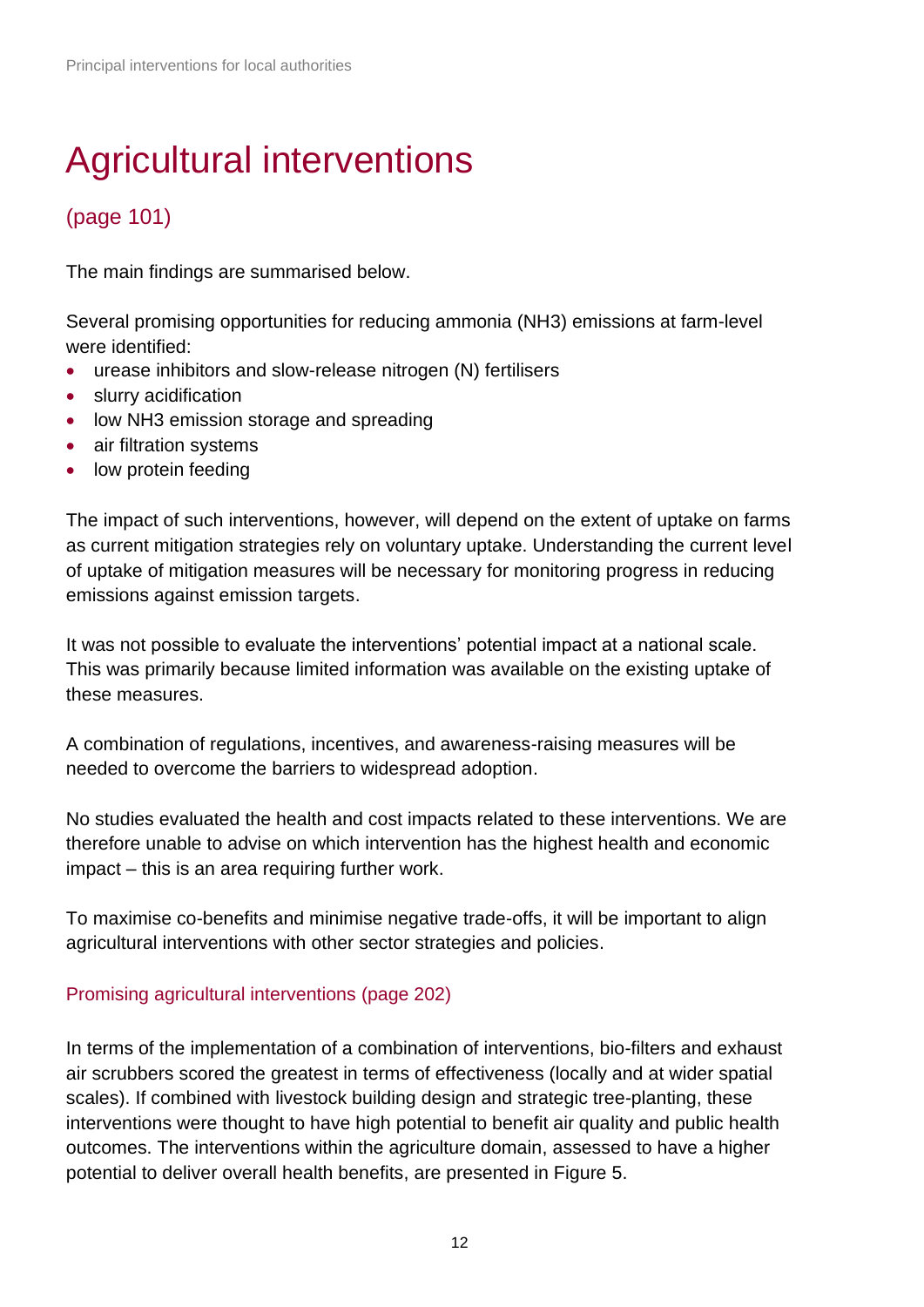#### **Figure 5. Selected agricultural interventions' evaluated public health impact**

(The method [use for evaluating interventions is detailed in](https://app.box.com/s/kt5m8gugipky7lif3xyskjjwf3o5s1m6/file/415286781138) annex A8 of the review document).

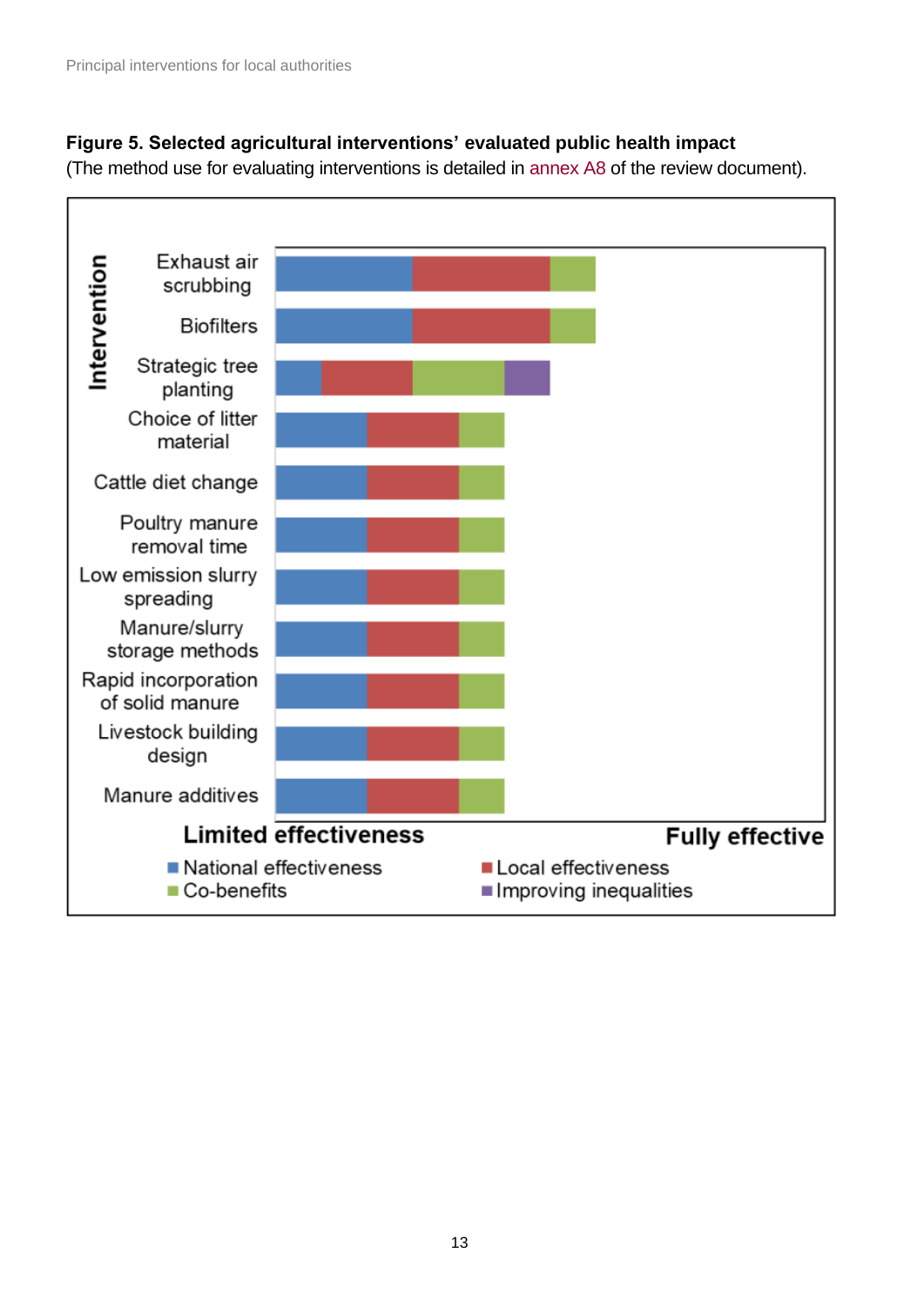# <span id="page-13-0"></span>Behavioural interventions

### [\(page 116\)](https://assets.publishing.service.gov.uk/government/uploads/system/uploads/attachment_data/file/795185/Review_of_interventions_to_improve_air_quality.pdf#page=116)

The main findings are summarised below.

Behavioural interventions comprised educational or awareness-raising initiatives. Other approaches highlighted in the studies included incentivisation and training.

The highest potential to improve air quality and public health outcomes is associated with combining behavioural interventions with other policy or infrastructure-based interventions (for example, improving public transport or cycling infrastructure and then using behavioural interventions to maximise its use). In this way, behavioural interventions can be used in parallel with other interventions and maximise their potential effectiveness.

For all the behavioural interventions identified, the effectiveness to reduce emissions of air pollution was low and the uncertainty range was high, except for 2 interventions (eco-driving training and large-scale national events, for which the rapid evidence assessment considered of medium effectiveness and uncertainty). However, the paucity of evidence of the behavioural interventions' effectiveness should not be taken as evidence of ineffectiveness.

Little evidence was identified of behavioural interventions that promote alternative methods of transport as having a direct impact on air pollution or health outcomes. However, they should not be discounted, as there is a wealth of evidence showing that removing vehicles from the road can reduce emissions. There is also strong evidence for the health benefits of physical activity associated with active travel, such as walking and cycling.

Raising awareness in itself is not enough to effect change: it must be done in conjunction with other behavioural and non-behavioural interventions.

### Promising behavioural interventions [\(page 206\)](https://assets.publishing.service.gov.uk/government/uploads/system/uploads/attachment_data/file/795185/Review_of_interventions_to_improve_air_quality.pdf#page=206)

Exposure-reduction programmes scored highly in terms of strong potential benefits to vulnerable groups, especially in providing advice on how to reduce personal exposures to air pollutants. These interventions included educational programmes to inform the most vulnerable, with wider potential to help people make better choices about their lives. Such programmes can be targeted to specific groups, with local tailoring of national advice. A lack of stakeholder engagement was identified as a key barrier to their feasibility – there is a need to improve public awareness of air quality and public